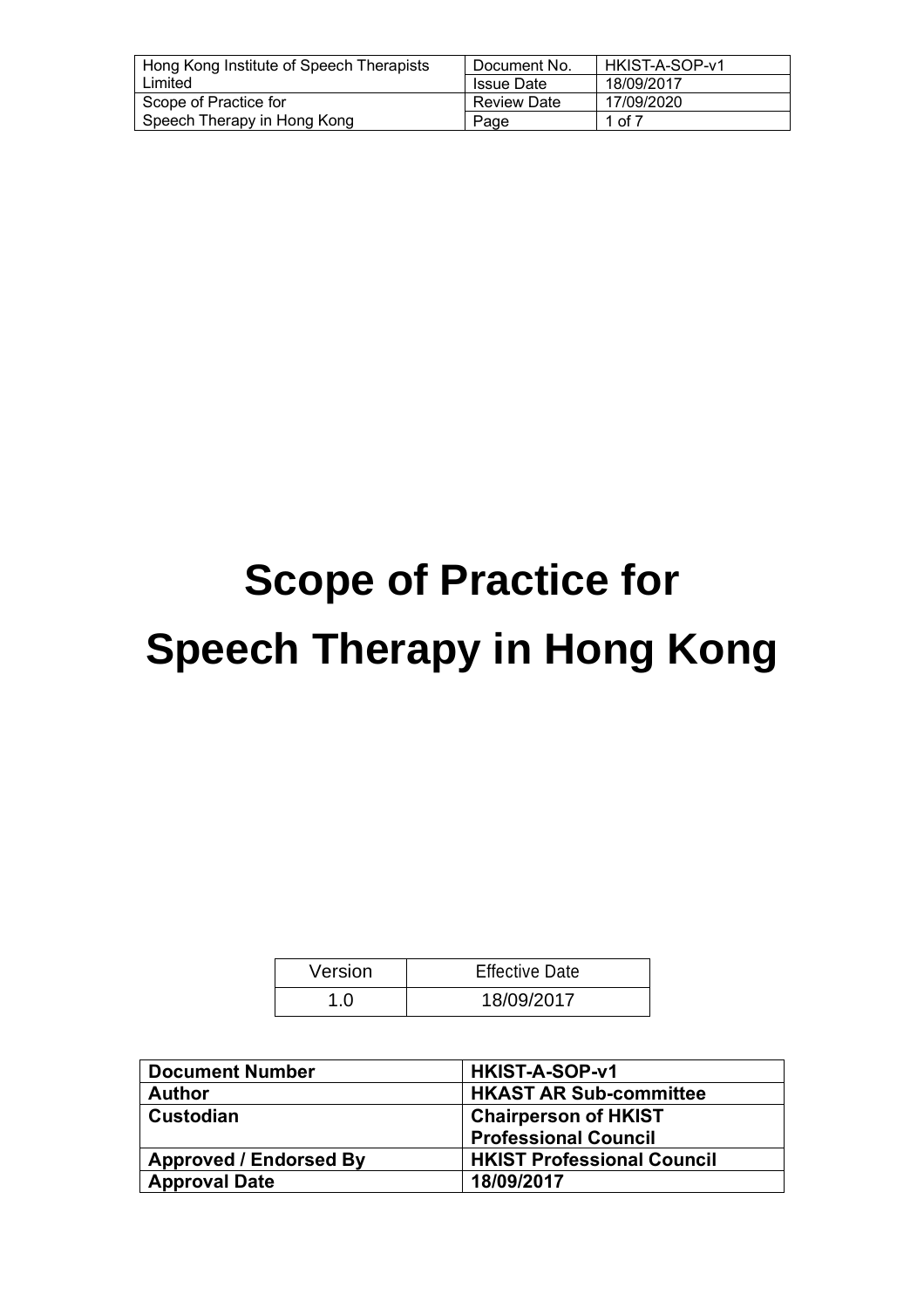| Hong Kong Institute of Speech Therapists | Document No.      | HKIST-A-SOP-v1 |
|------------------------------------------|-------------------|----------------|
| Limited                                  | <b>Issue Date</b> | 18/09/2017     |
| Scope of Practice for                    | Review Date       | 17/09/2020     |
| Speech Therapy in Hong Kong              | Page              | $2$ of $7$     |

## **1.0 Statement of Purpose**

This document provides a general description of the scope of practice for the profession of speech therapy in Hong Kong. It supports speech therapists in providing high-quality services to individuals with communication or swallowing difficulties and in conducting related research. It also serves to inform other health care professionals, educators, regulators, government agencies and the public about the professional services provided by accredited speech therapists.

# **2.0 Definition**

Speech therapists are defined as the professionals who practice in the areas of communication and swallowing across the lifespan.

"Communication" includes speech production and fluency, verbal and nonverbal language, cognition, voice, resonance, and hearing. "Swallowing" includes all aspects of swallowing, including related feeding behaviors. Throughout this document, the terms communication and swallowing are used to reflects all areas. The term "individuals" is used throughout the document to refer to students, clients, and patients who are served by speech therapists.

Speech therapy is a profession that has been undergoing continuous development. Speech therapists are ethically bound to perform services that are appropriate to their levels of education, training, competency, skills and proficiency with respect to the roles identified within this scope of practice document. Continuous professional education should be pursued by a speech therapist in order to expand his or her expertise into novel clinical and technological development of the profession. As such, the listing within this document is not exhaustive to other professional services provided by any accredited speech therapist. Besides, the overlapping of scopes of practice is unavoidable in the rapidly changing health care, education, and other environments. Hence, speech therapists in various settings need to work collaboratively with other educational or healthcare professionals to make sound decisions for the benefit of individuals with communication and swallowing disorders.

# **3.0 Educational Requirements**

For a speech therapist to practice in Hong Kong, he or she should possess a bachelor's degree or above in speech therapy in a recognized tertiary institution or equivalent, and should demonstrate competency as specified in Competency Based Occupational Standards (CBOS) 2011 with reference to the supplementary document by Hong Kong Institute of Speech Therapists.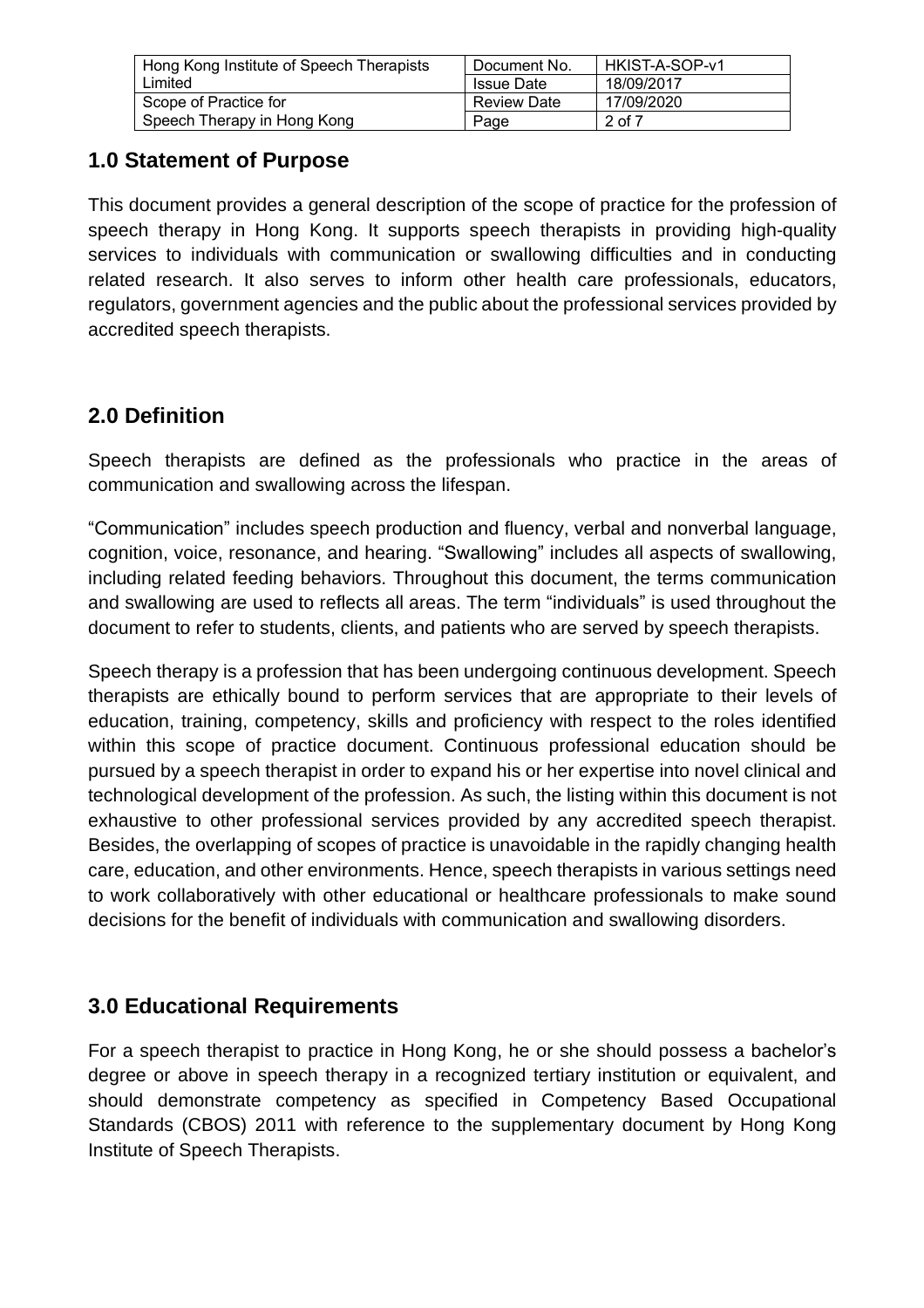| Hong Kong Institute of Speech Therapists | Document No.       | l HKIST-A-SOP-v1 |
|------------------------------------------|--------------------|------------------|
| Limited                                  | <b>Issue Date</b>  | 18/09/2017       |
| Scope of Practice for                    | <b>Review Date</b> | 17/09/2020       |
| Speech Therapy in Hong Kong              | Page               | 3 of 7           |

# **4.0 Roles and Responsibilities**

The responsibilities of a speech therapist include the assessment, diagnosis, rehabilitation, and prevention of communication and swallowing disorders resulting from dysfunctions of the oral, laryngeal, resonatory, respiratory, esophageal, or neurological mechanism. Besides management of physical impairment, speech therapists also manage the social and vocational impact of the communication and/or swallowing disorders on an individual's wellbeing. The ultimate aim of speech therapy is to improve individuals' quality of life by optimizing his or her communicative and swallowing abilities with up-to-date, rational, safe and cost-effective management.

Speech therapists provide a wide range of clinical and other related services that support individuals with a diversified range of communication and swallowing difficulties. These services complement with the World Health Organization (WHO)'s the International Classification of Functioning, Disability and Health (ICF). The ICF provides a conceptual framework that guides clinical and research practices in the field of speech therapy, and it consists of the following key components:

- i. Body functions and structures: This relates to the anatomy and physiology of the human body. Examples related to speech therapy are cerebral palsy, language impairment, stuttering, vocal fold paralysis.
- ii. Activity and Participation: Activity refers to the execution of a task while participation refers to the individual's involvement in a life situation. Examples related to speech therapy are safe swallowing for independent feeding, active participation in class, access to the general education curriculum.
- iii. Environmental and personal factors: Environment factors include the physical and social environment where individuals live while personal factors include those internal influences of the individuals on their functioning and disability (e.g. age, gender, ethnicity, educational background, etc.) Examples related to speech therapy are roles of caregivers in creating a facilitative environment for communication and safe swallowing, and the cultural background of the individuals related to their communication with others.

## **4.1 Clinical Services**

- 4.1.1 Screening and identification of communication and swallowing disorders
- 4.1.2 Assessment and diagnosis of communication and swallowing disorders
- 4.2.3 Intervention for communication and swallowing disorders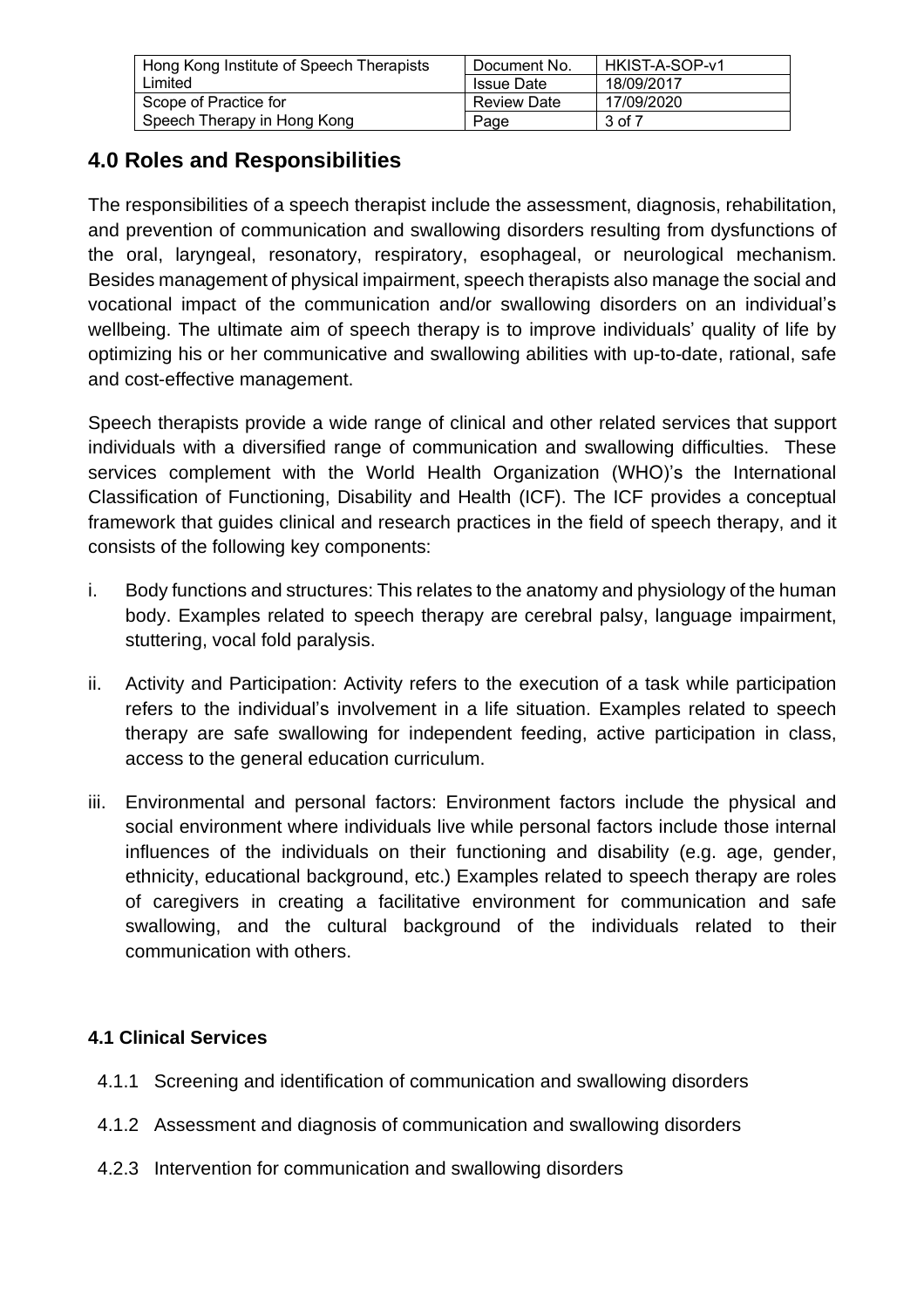| Hong Kong Institute of Speech Therapists | Document No.       | l HKIST-A-SOP-v1 |
|------------------------------------------|--------------------|------------------|
| Limited                                  | <b>Issue Date</b>  | 18/09/2017       |
| Scope of Practice for                    | <b>Review Date</b> | 17/09/2020       |
| Speech Therapy in Hong Kong              | Page               | 4 of 7           |

- 4.1.4 Management of communication and swallowing disorders using instrumental techniques, including but not limited to videofluroroscopy, electromyography, nasometry, nasendoscopy, videostroboscopy, sonography and electrical stimulation
- 4.1.5 Coordination of care with other professionals
- 4.1.6 Consultation for individuals and their caregivers
- 4.1.7 Measurement of therapy outcomes and documentation of therapy progress
- 4.1.8 Areas of speech therapy service:
	- i. Receptive and expressive language
	- ii. Pragmatics and social skills
	- iii. Cognitive communication
	- iv. Problem solving
	- v. Emergent literacy and literacy
	- vi. Speech sound production
	- vii. Fluency
	- viii. Voice
	- ix. Resonance
	- x. Feeding and swallowing
	- xi. Airway management
	- xii. Alternative and augmentative communication
	- xiii. Aural habilitation/rehabilitation
- 4.1.9 Potential etiologies of communication and swallowing disorders
	- i. Unknown etiologies (e.g., functional disorders)
	- ii. Neonatal problems (e.g., prematurity, low birth weight, substance exposure)
	- iii. Developmental disabilities (e.g., specific language impairment, autism spectrum disorder, dyslexia, learning disabilities, attention-deficit disorder, intellectual disabilities, unspecified neurodevelopmental disorders)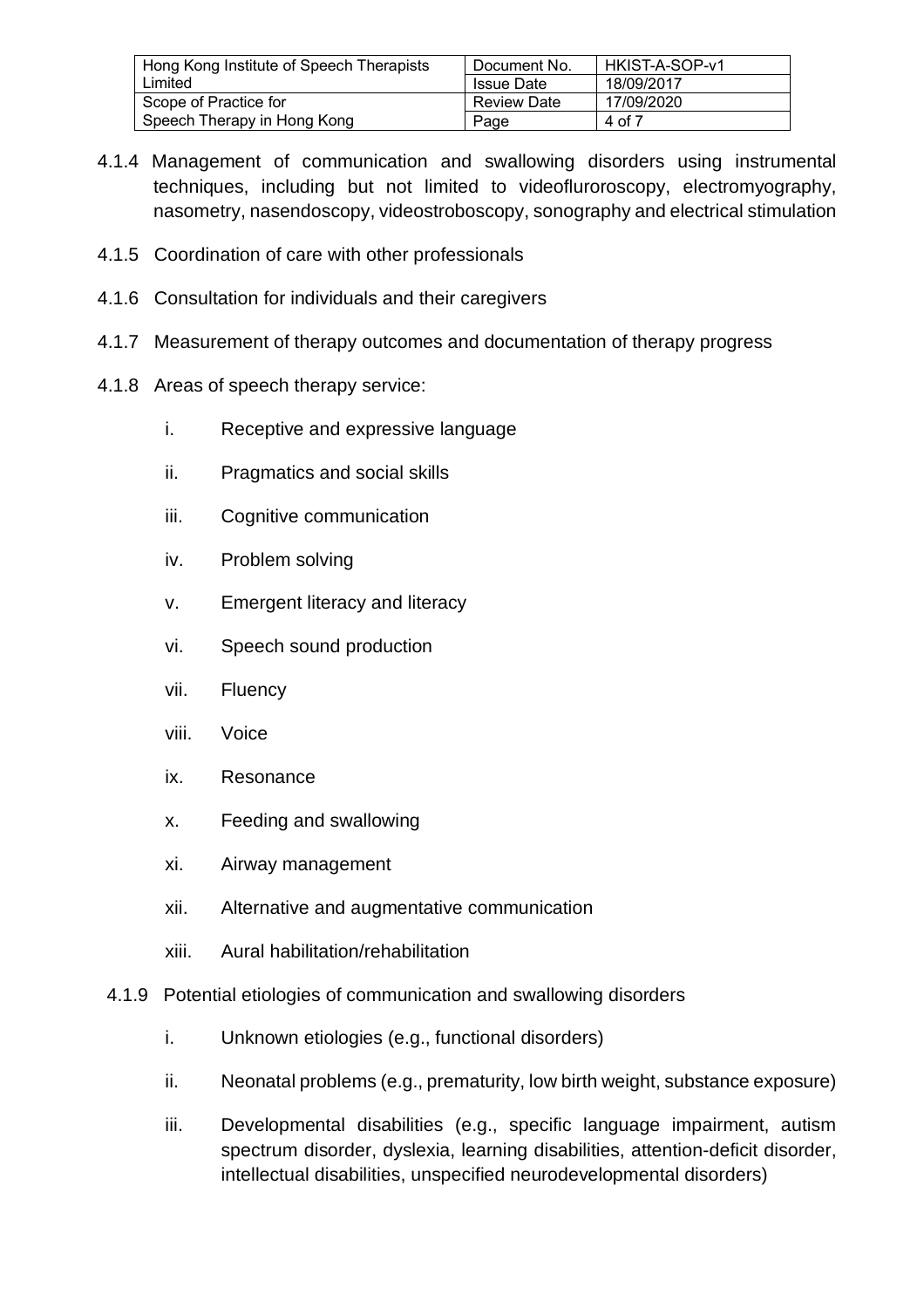| Hong Kong Institute of Speech Therapists | Document No.       | HKIST-A-SOP-v1 |
|------------------------------------------|--------------------|----------------|
| Limited                                  | <b>Issue Date</b>  | 18/09/2017     |
| Scope of Practice for                    | <b>Review Date</b> | 17/09/2020     |
| Speech Therapy in Hong Kong              | Page               | 5 of 7         |

- iv. Disorders of respiratory tract function (e.g., irritable larynx, chronic cough, abnormal respiratory patterns or airway protection, paradoxical vocal fold motion, tracheostomy)
- v. Oral anomalies (e.g., cleft lip/palate, dental malocclusion, macroglossia, oral motor dysfunction)
- vi. Respiratory patterns and compromise (e.g., bronchopulmonary dysplasia, chronic obstructive pulmonary disease)
- vii. Pharyngeal anomalies (e.g., upper airway obstruction, velopharyngeal insufficiency/incompetence)
- viii. Laryngeal anomalies (e.g., vocal fold pathology, tracheal stenosis)
- ix. Neurological disease/dysfunction (e.g., traumatic brain injury, cerebral palsy, cerebrovascular accident, dementia, Parkinson's disease, and amyotrophic lateral sclerosis)
- x. Psychiatric disorder (e.g., psychosis, schizophrenia)
- xi. Genetic disorders (e.g., Down syndrome, fragile X syndrome, Rett syndrome, velocardiofacial syndrome)
- xii. Orofacial myofunctional disorders (e.g., habitual open-mouth posture/nasal breathing, orofacial habits, tethered oral tissues, chewing and chewing muscles, lips and tongue resting position)

#### 4.1.10 Elective services include:

- i. Professional voice use
- ii. Preventive vocal hygiene
- iii. Accent/dialect modification

#### **4.2 Prevention, Promotion and Advocacy**

- 4.2.1 Provision of primary prevention information regarding different disorder groups in form of educational leaflets, posters, videos etc. to increase public awareness of communication disorders and swallowing disorders.
- 4.2.2 Addressing influential behaviors and environmental factors that affect communication and swallowing through public education, talks and presentation.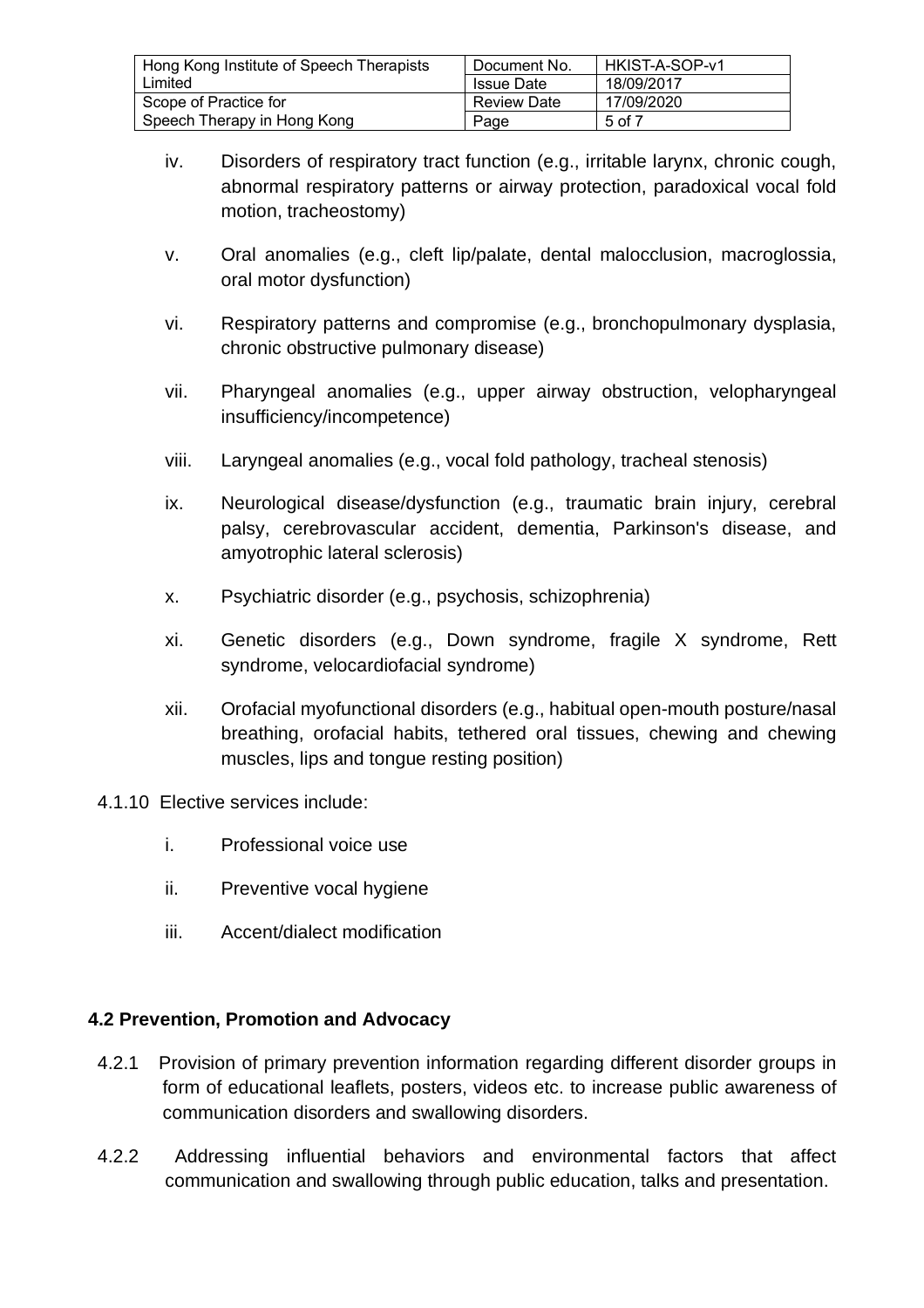| Hong Kong Institute of Speech Therapists | Document No.       | HKIST-A-SOP-v1 |
|------------------------------------------|--------------------|----------------|
| Limited                                  | <b>Issue Date</b>  | 18/09/2017     |
| Scope of Practice for                    | <b>Review Date</b> | 17/09/2020     |
| Speech Therapy in Hong Kong              | Page               | 6 of 7         |

4.2.3 Promotion of and advocacy for the speech therapy profession

#### **4.3 Education and Research**

Speech therapists involve in the following education and research activities:

- 4.3.1 Participation in professional training programs, research activities, conventions and seminars for continuous professional development.
- 4.3.2 Providing training and development programs for speech therapy colleagues and other health professionals.
- 4.3.3 Providing supervision and clinical placement to speech therapy students.
- 4.3.4 Delivery of talks and organization of educational seminars.
- 4.3.5 Research in communication, swallowing and other related areas

#### **4.4 Administration**

- 4.4.1 Caseload management and coordination of speech therapy services
- 4.4.2 Planning, development, implementation and review of programs, policies and guidelines related to speech therapy service
- 4.4.3 Conducting service management activities such as quality improvement initiatives and clinical auditing.
- 4.4.5 Management of staff related to the provision of speech therapy service

## **5. Practice Settings**

Speech therapists work in various settings that include, but not limited to:

i. Hospitals ii. Schools iii. Preschool centres iv. Nursing homes and day care centres v. Community rehabilitation centres vi. Private practice vii. Tertiary institutions viii.Government departments